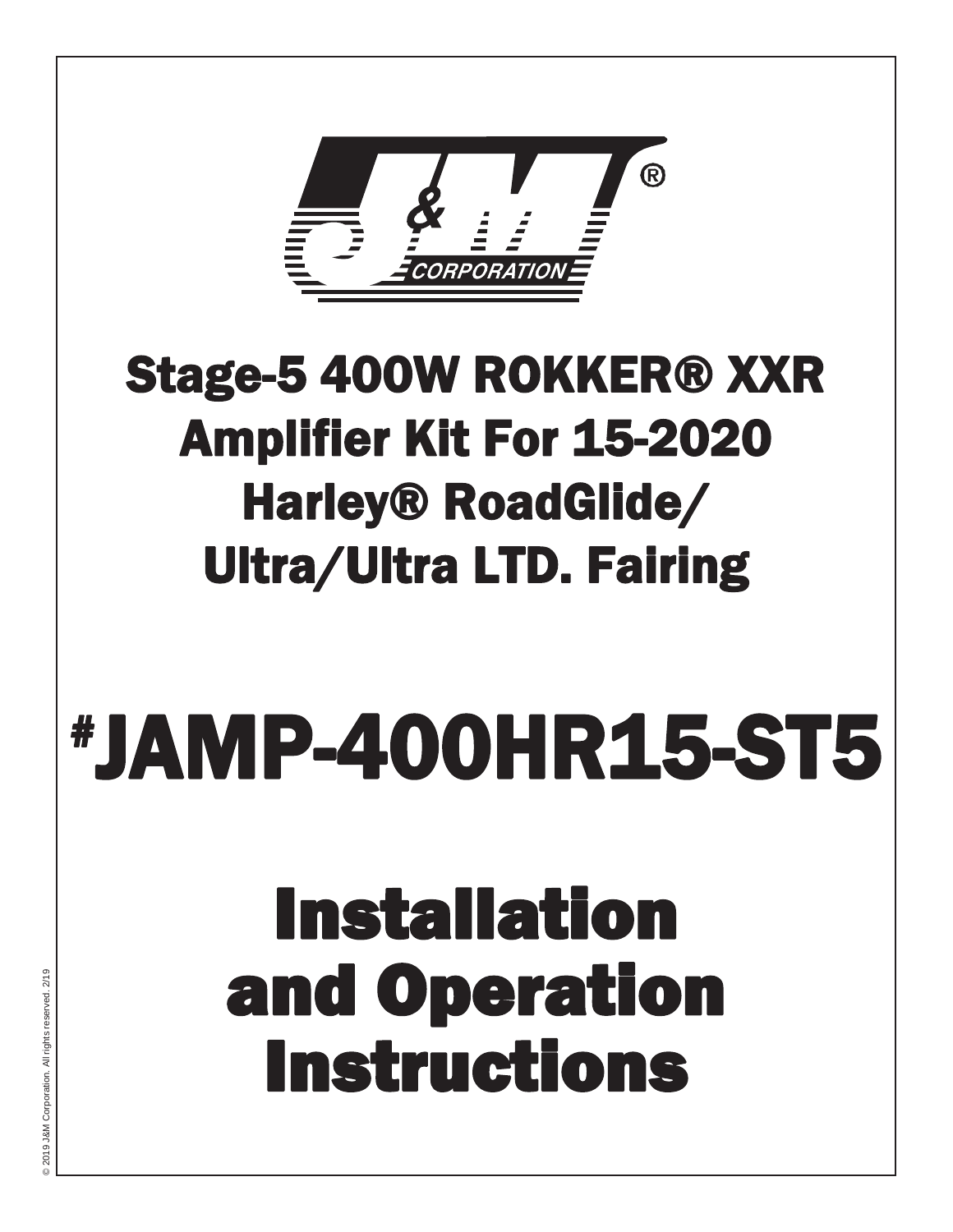### **Product Description**

This is the new J&M STAGE-5 ROKKER® XXR Custom 400w 2-channel amplifier kit for 2015-2020 Harley® RoadGlide or RoadGlide Ultra with the Harley 4.3 Std, 6.5GT or new GTS touch-screen radio.

Our in-fairing mounted 2 channel ROKKER XXR amplifier is rated @ 200w RMS per channel X 2 to provide up to 400w total RMS power!

Amplifier mounts to our custom made stainless steel 2-piece bracket system, to provide solid and secure mounting inside the RoadGlide fairing.

This amplifier kit is custom tuned for use in conjunction with your specially FLASHED Harley Infotainment radio ("J&M Corporation Custom Audio Flash" menu option w/ Techno-Research digital technician), to provide THE BEST on-highway volume, clarity and overall performance available, from your music source selections of FM stereo,

Installation Instructions

1. Remove the outer fairing shell, seat, and fuel tank.

2. By following along the factory wiring harness, route the amplifier power harness from the fairing, under the fuel tank, and on to the battery. (Removal of the fuel tank is necessary for proper installation)

3. Afterfirstdisconnectingthenegativebatterycablefromthe battery, connect the positive (red) lead from the amplifier power harness directly to the positive post of the battery.

Connectthenegative(black)leadfromthepowerharnesstothe same bolt/stud on the frame that the negative battery cable is connected to.

Then reconnect the negative battery cable to the battery. (Figure A) Do not connect the negative (black) lead from the amplifier to the negative post of the battery.

4. Disconnect all plugs from the rear of the radio and then remove the radio itself by removing four mounting bolts. (Figure B)

5. Placetheamplifierintothefairingupsidedownwiththepower/ ground cable (Red and Black wires) facing towards rear of the bike.

6. Connect the amplifier main wiring harness to the amp before securing to the mounting bracket. Center the amp into position, place top bracket with J&M Logo facing up, align the screw holes and insertthe four supplied screws and tighten securely. (Figure C)

7. Connect the main power cable and tuck wire down on the side of the amplifier so as not to interfere with the radio as it is reinstalled. Connect the RCA input harness to the amplifier.

8. Make Amplifier/Speaker connections as per diagram. (Figure D)

9. Re-install the factory radio.

10. Test the system for proper operation before reassembling the fairing, realizing that full sound quality and fidelity will not be heard until the outer fairing shell is completely reinstalled.

XM sat radio, Smartphone or USB thumb drive.

(Harley Infotainment/BoomBox radio can also be shipped to the J&M factory in Tucson for FLASHING, there is a separate \$75 fee for the "J&M Corporation Custom Audio" Harley radio FLASH).

This STAGE-5 ROKKER XXR amplifier KIT has been engineered to be 100% plug-and-play for your convenience during the installation and to maintain the complete integrity of your Harley's internal wiring harness.

Custom made wiring harnesses are included, along with heavy gauge power/ground wires for the fused battery connection, all necessary mounting hardware & complete installation/operation instructions.

Amplifier itself measures  $7\frac{1}{4}$   $\times$   $4\frac{3}{4}$   $\times$   $1\frac{3}{4}$ .

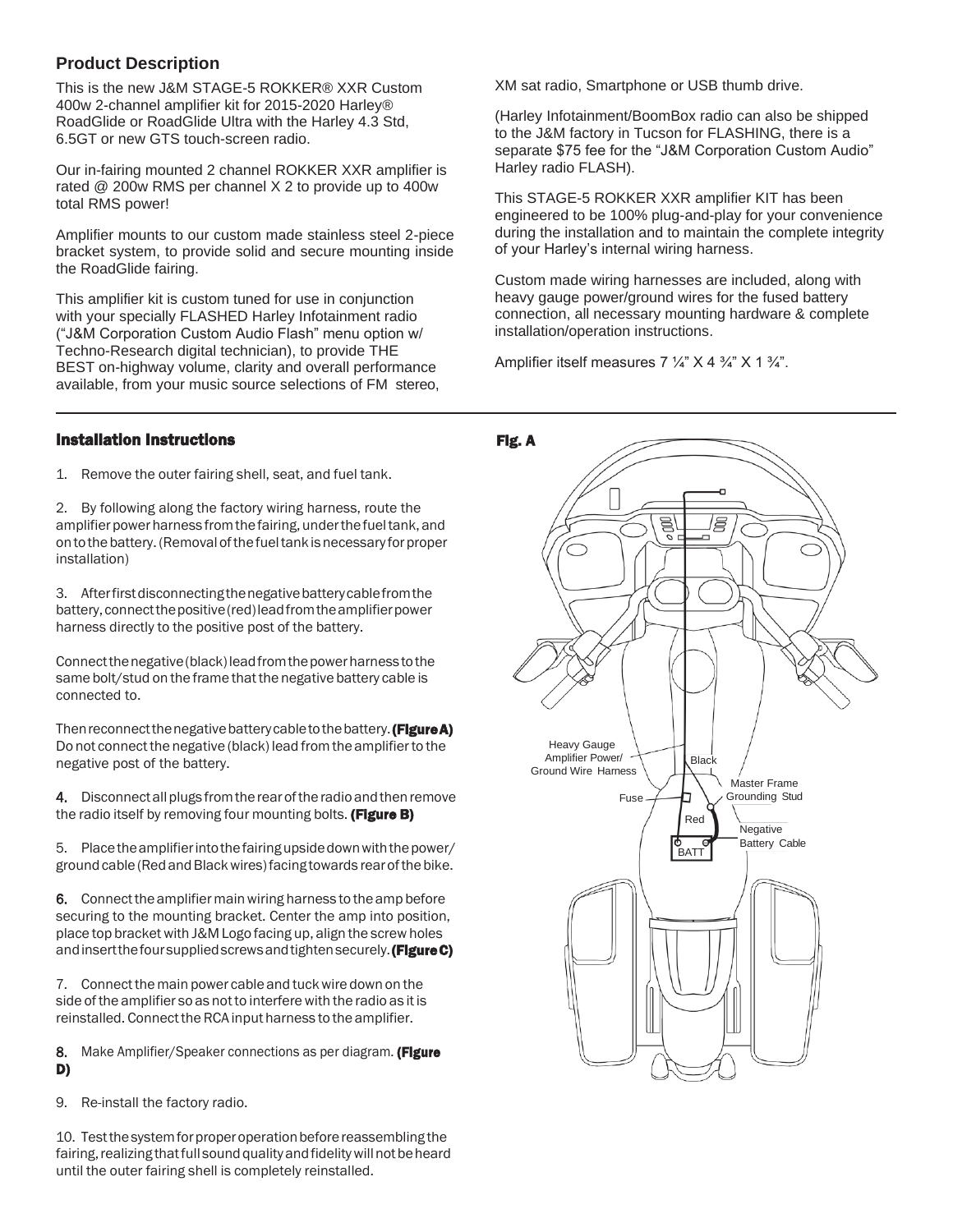

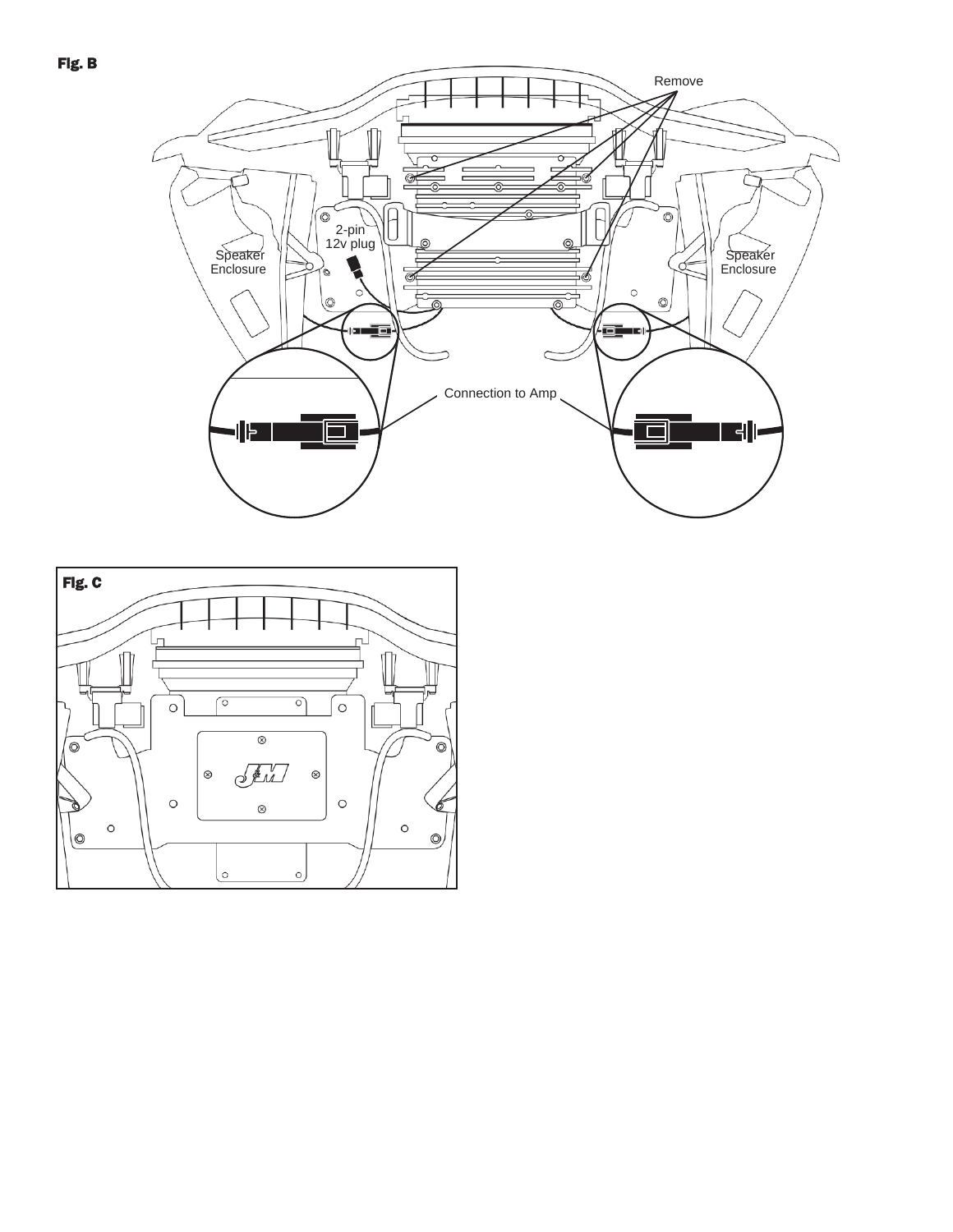



#### Specifications

#### **ROKKER® XXR 350w RMS**

|  | Full Range Class D Amplifier |  |  |  |  |
|--|------------------------------|--|--|--|--|
|--|------------------------------|--|--|--|--|

| Output Power (RMS) @ 1.5% THD 1000Hz 14.4V |                              |
|--------------------------------------------|------------------------------|
| Stereo @ 2ohms                             | 2 x 200 watts RMS Continuous |
| Frequency Response -3dB                    | 20Hz - 31kHz Capable         |

| S/NRatio<br>Separation | >88dB         |  |
|------------------------|---------------|--|
| Input Sensitivity      | $.35V - 3.9V$ |  |
| Input Impedance        | 20K           |  |

Thank you for the confidence you have shown in J&M Corporation by purchasing one of our innovative products.

If you have any question or comments about this product, you may contact us at USA 1-520-624-7000 Monday thru Friday, 8:00AM thru 5:00PM Mountain Standard Time.

൫ İ *CORPORATION* 

1415 S. Cherry Avenue Tucson, AZ 85713 U.S.A. Tel (800) 358-0881 Website: [http://www.jmcorp.com](http://www.jmcorp.com/) E-mail: [audio@jmcorp.com](mailto:audio@jmcorp.com)